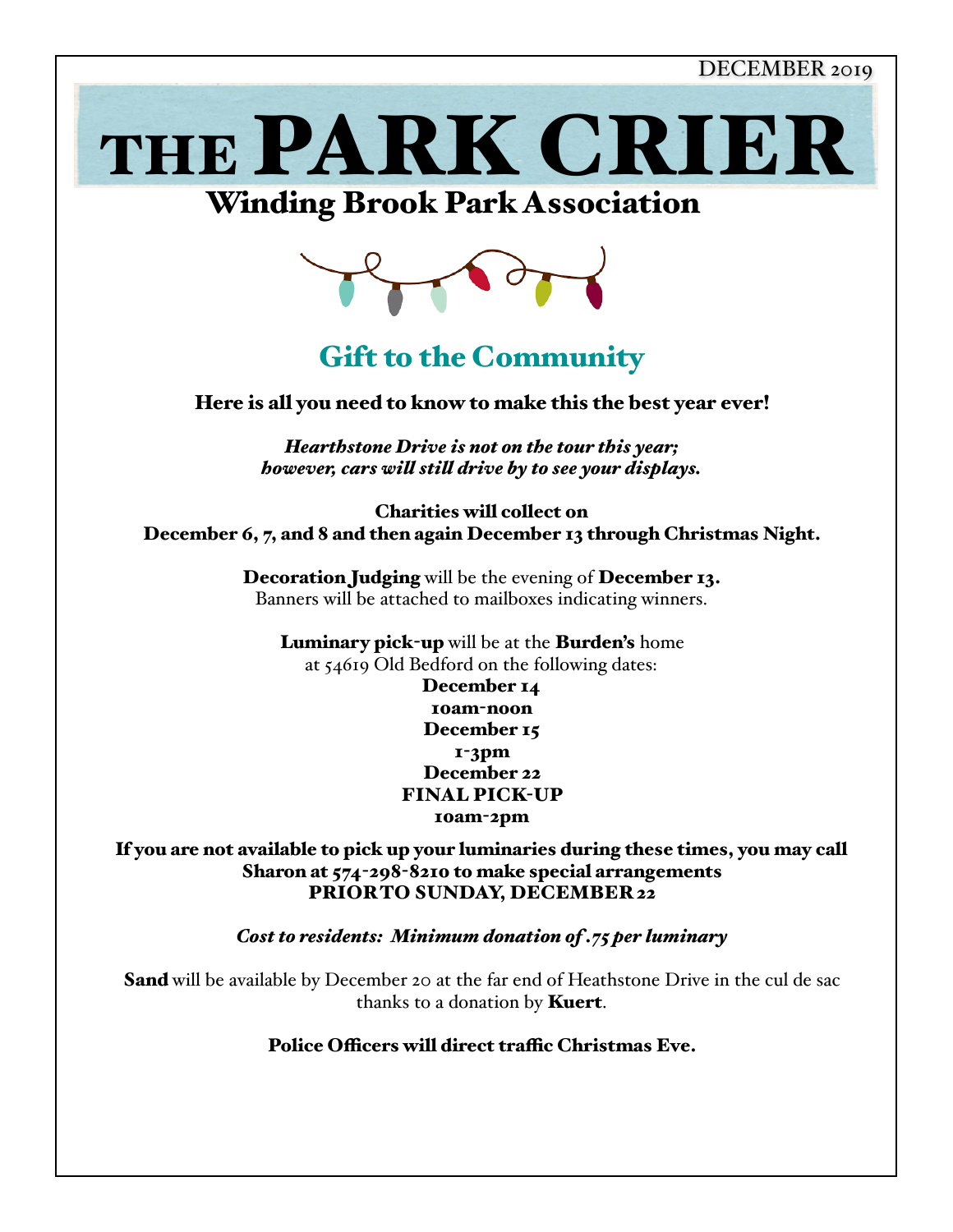# Gift to the Community Charities, 2019

As always, money collected each year at the "Gingerbread" House is allocated to the charitable organizations whose volunteers staff the House each night and hand out those coveted candy canes! The following charities will be the recipients of the donations collected this holiday season:

- Alcohol and Addictions Resource Center  $(AARC)$ —offers alcohol and other drug prevention, education, advocacy, assessment, and referral for individuals and families.
- Camp Millhouse—inspires self-discovery in individuals who have special needs through a safe, traditional camp experience. It fosters independence, empowerment, and compassion.
- Children's Dispensary—the program, *A Place to be Me*, provides social and recreational programs for young people with developmental, physical, emotional needs. It enhances learning and enriches the lives of individuals with special needs.
- Family Justice Center of St. Joseph County —The Family Justice Center of St. Joseph County serves as a one-stop help center for victims of domestic/family violence, sexual assault, and stalking that helps victims and their families quickly and confidentially seek information, and easily access resources to help them escape the cycle of violence and move towards healing.
- Hannah's House—maternity home providing a safe environment and programming for young pregnant women.
- In\*Source—provides Indiana families and service providers with information and training necessary to assure effective programs and services for children and young adults with disabilities.
- Montessori Classroom at the Center for the Homeless—a unique early childhood program serving children at the Center by integrating Montessori philosophy, methodology, and materials with the special needs and gifts of homeless children ages 3 to 6.
- Tri Kappa, South Bend Chapter—provides financial support for five small local charities each year.

# Prizes for Decorations

This year's categories are:

Best Overall Best Front Door Best Theme Most Original Best Faith-based Martha Stewart Would Be Proud Clark Griswold Would Be Proud Best Artisan (handmade) Rookie of the Year (have lived here less than a year) and three Judges' Picks

*Which one wil you win?!!!*



### WBPA Annual Meeting

January 29, 2020 6:00pm

St. Joseph Regional Medical Center

 Conference Room B Lower Level

All residents are welcome!

# WBPA BOARD

Michael Miller, President Zach Dripps, Vice President Laurel Eslinger, Secretary George Cressy, III, Treasurer

Sharon Burden—Maria Carter Mariah Cressy Josh Higginbotham Ryan Howell—Brian Powell— Kathy Smith Tim Sullivan—Kyle Umbarger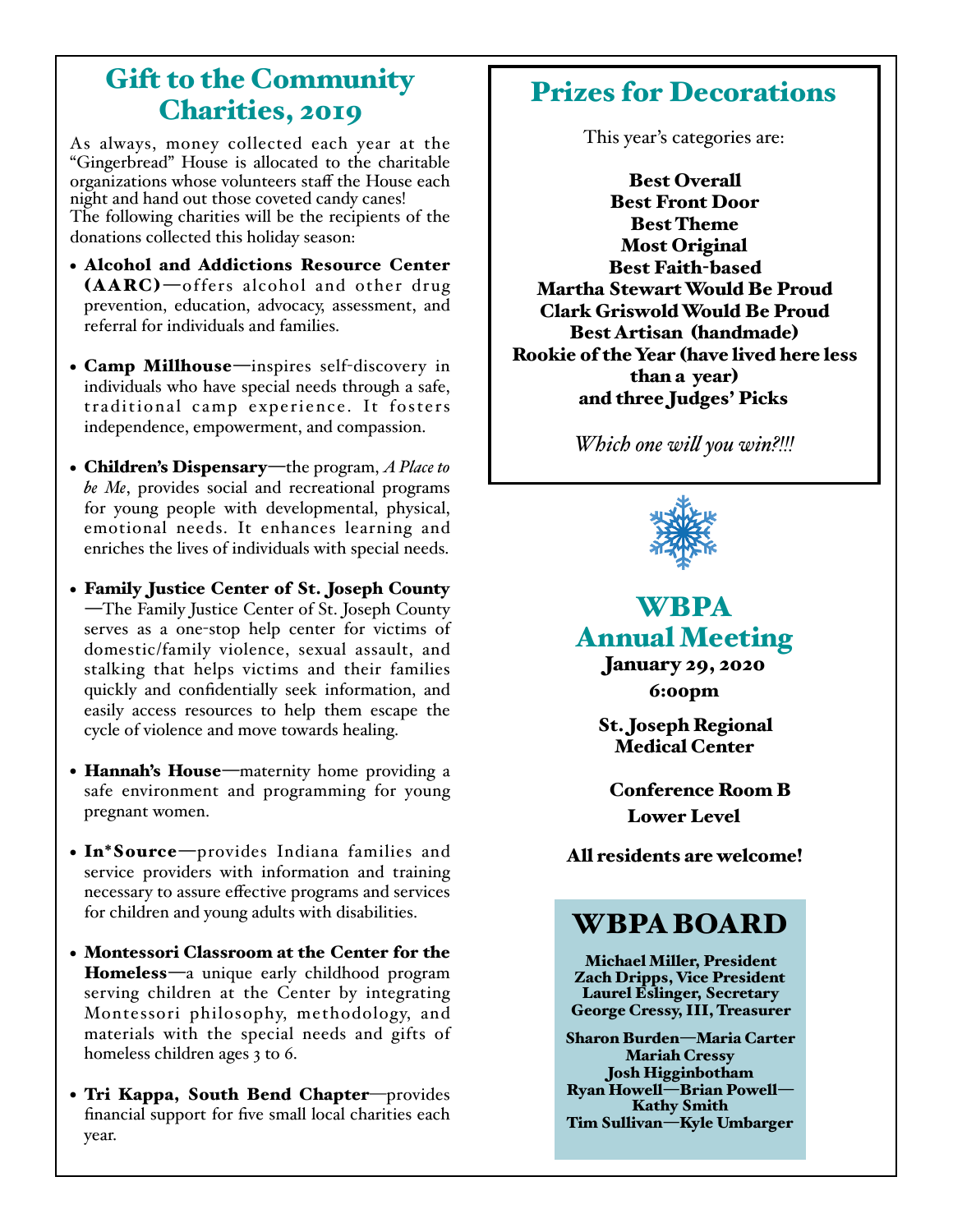

Almost everyday, your Winding Brook neighbors are signing up to keep better informed. For those of you who have already joined, you know Nextdoor's value as a tool that is helping to connect our neighborhood. Nextdoor is a private online network based on address so it is exclusive to Winding Brook unless you choose to include surrounding neighborhoods. Your choice. This is now the vehicle that is used to alert you when there is something urgent that you should know regarding safety issues, upcoming meetings, events, items for sale, lost pets, etc.

Please consider signing up if you haven't already done so. It is well worth it and will help keep your family safe, informed, and up to date on our neighborhood. Just log into our website at [windingbrookpark.com.](http://windingbrookpark.com) Look for the link i[n the upper right corner.](http://windingbrookpark.com) It is faint so look hard!

# **AROUND THE PARK**

#### Heartfelt Condolences

On November 14, long-time resident, (since 1965) **Pete Fox** passed away. Surviving him are his wife of 61 years, Joyce, son Jim (Kristen), who lives in Winding Brook, four other sons, a daughter and six grandchildren. His athleticism earned him a scholarship to Loyola University in Chicago as he ran cross country and track in high school. Pete was a skier, marathon runner, and a CPA who had his career in banking. In addition, he was a musician who joined many bands over time and eventually formed his own, The Silver Foxes. Donations may be made in Pete's memory to LOGAN, PO Box 1049, South Bend, IN46624

#### Dues Paid

Thank you to the following for meeting their annual obligation: Baranowski Gilliland Johnston, S. Konopinski **Miramontes** Poorman

# Notable Neighbors

**Carol Holt** and her husband, Jim, have lived in Winding Brook for 47 years moving here from Michigan. She and her husband grew up loving Notre Dame since her father attended the University in the early 30's. Her five daughters were raised on Winding Brook Drive and she later moved to Old Bedford for more room for her 16 grandchildren when they visit. Carol retired from Memorial Hospital after 30 years serving as a critical care nurse. Her hobbies consist of gardening, golf, and exercise and she volunteers two days a week—one day at Sister Maura Brannick Clinic for the indigent and the other for the Christ Child Society. For the past six years, Carol has served Winding Brook as a diligent and consistent Block Captain and enjoys welcoming new neighbors.

**Bob Annis** is also a long-time resident having lived here since 1979. He and his wife Katie have enjoyed living in Winding Brook with the stellar location and all the people he has met since he moved here. Bob has served the Winding Brook community in different ways throughout the years as a long-term board member serving as Treasurer for two years and Secretary for eight. In more recent years, Bob spearheaded the Neighborhood Watch effort and was instrumental in securing safety materials for the new neighbor packets. He feels that if you want to get involved in something worthwhile, there are many opportunities in Winding Brook to do so. During Bob's work life, he was the Vice President of Administration at the South Bend Medical Foundation where he retired after 44 years. Because of his position there, he was approached by United Way to look at food issues in the community and hence was instrumental in starting the Food Bank of Northern Indiana. He said that was the highlight of his life. Bob also is very active with Rotary and served as secretary for 16 years. He enjoys gardening which has been a pleasure for him and something that he looks forward to each year.

*We are fortunate to have Bob and Carol in our neighborhood and thank them for their service.*